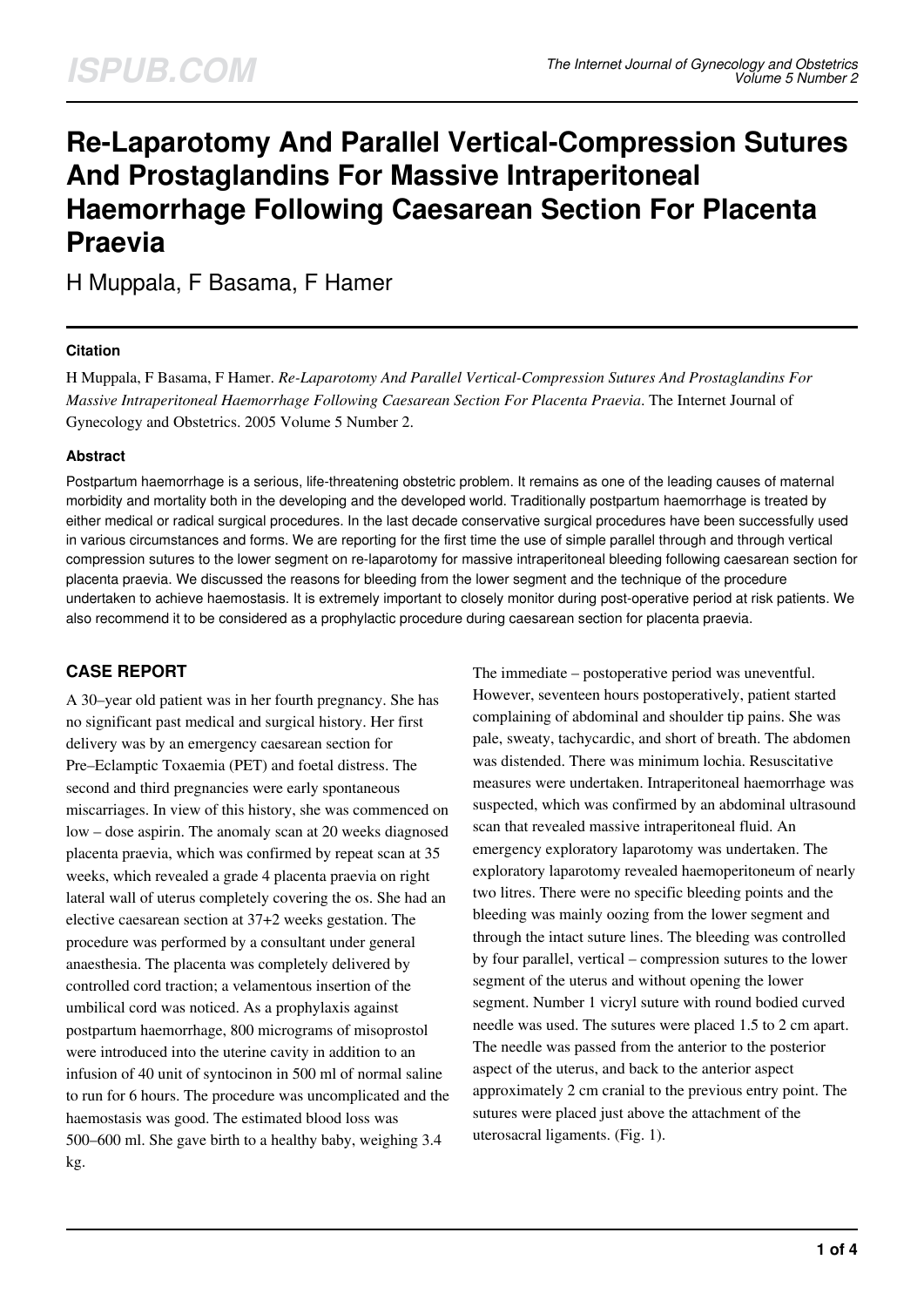## **Figure 1**

Figure 1: Through and through vertical compression sutures to the lower segment (hand-drawn figure).



500 µg of intramural haemabate were given intraoperatively and the syntocinon infusion was maintained, in addition to further 800 µg of misoprostol rectally. Haemostasis was confirmed before closure and placement of appropriate closed drains. The antibiotic prophylaxis, with co – amoxiclav (augmentin) was maintained for 5 days. She also received 3 units of compatible blood. The postoperative course was uncomplicated. And she made good recovery and was discharged home on 4<sup>th</sup> postoperative day.

## **DISCUSSION**

Postpartum haemorrhage is a serious, life – threatening obstetric problem. It remains as one of the most common causes of maternal morbidity and mortality both in the developing and the developed world. A Maternal mortality due to postpartum haemorrhage in developing world is around 1 in 1000; where as in developed world it is around 1 in 100000 deliveries. 1 Globally postpartum haemorrhage accounts for a quarter of all maternal deaths. In UK blood loss above 1000ml has been reported following 1.3% of deliveries.  $_2$  Death from obstetric haemorrhage was 3  $^{\text{rd}}$ leading cause of maternal mortality in the U.K.  $_3$  In the last report of the confidential enquiry  $(6<sup>th</sup>)$  into maternal death and child health in the United Kingdom there were 17 deaths from obstetric haemorrhage; 4 from placenta praevia, 3 from placental abruption, and 10 from postpartum haemorrhage and substandard care was identified in  $89\%$  of the cases. All of the women who died from placenta praevia had previous caesarean section. A high index of suspicion coupled with prevention, early recognition and prompt appropriate intervention are the keys to minimise the complications and its consequences. We are reporting for the first time the use of simple parallel through and through vertical compression sutures to the lower segment on re –

laparotomy for massive intraperitoneal bleeding following caesarean section for placenta praevia.

In this case we thought that the multiple oozing points on the lower segment might be due to small lacerations that developed after the removal of placenta. 4,5 We also thought that the inherent inability of the lower segment of the uterus to contract effectively was an additional contributing factor. We were aware of different techniques reported in the medical literature, such as B – Lynch sutures for atony of the uterus and other less reported varied methods of conservative compression sutures. 6 These techniques are, usually, employed as a second – line management in primary postpartum haemorrhage before proceeding to ligation of internal iliac arteries, embolisation of uterine arteries, or hysterectomy;  $_7$  however, after the consideration of the different techniques we decided that the employment of parallel, vertical sutures was the most appropriate technique to be undertaken in order to preserve the woman's reproductive functions and to avoid hysterectomy and its related complications and consequences.

The sutures are easy to apply and provide a safe, conservative, alternative to hysterectomy and should be considered in cases of thin, floppy lower segment, which fails to contract. We would also recommend prophylactic use of parallel vertical compression sutures to the lower segment in placenta praevia in optimal numbers and tension to avoid postpartum haemorrhage, its associated complications and complex rectifying procedures. <sub>8,9</sub> This prophylaxis procedure is most appropriate for patients with placenta praevia and previous uterine scar, who are more prone to uncontrollable intrapartum haemorrhage and not infrequently require caesarean hysterectomy. <sub>10</sub>

The parallel, vertical – sutures with optimal tension not only prevents tears and injury to the lower – uterine segment, but also ensure its patency, thus preventing fluid collection; haematometra, pyometra, and synaechiae.  $_{8,11}$  (Fig. 2). This process is further aided by the effective contraction and retraction of upper segment,  $_{12}$  which ensures the patency of the uterus, the expulsion of the lochia, and effective haemostasis, through its attachment and compression.  $_{13}$ Suturing the anterior and posterior uterine walls together will give an almost immediate haemostatic effect, and the suture material will be absorbed within a few weeks.  $<sub>5</sub>$  This</sub> technique, not only retains the uterus, but also preserves fertility. The technique does not require experience; however, basic – surgical skills are certainly required.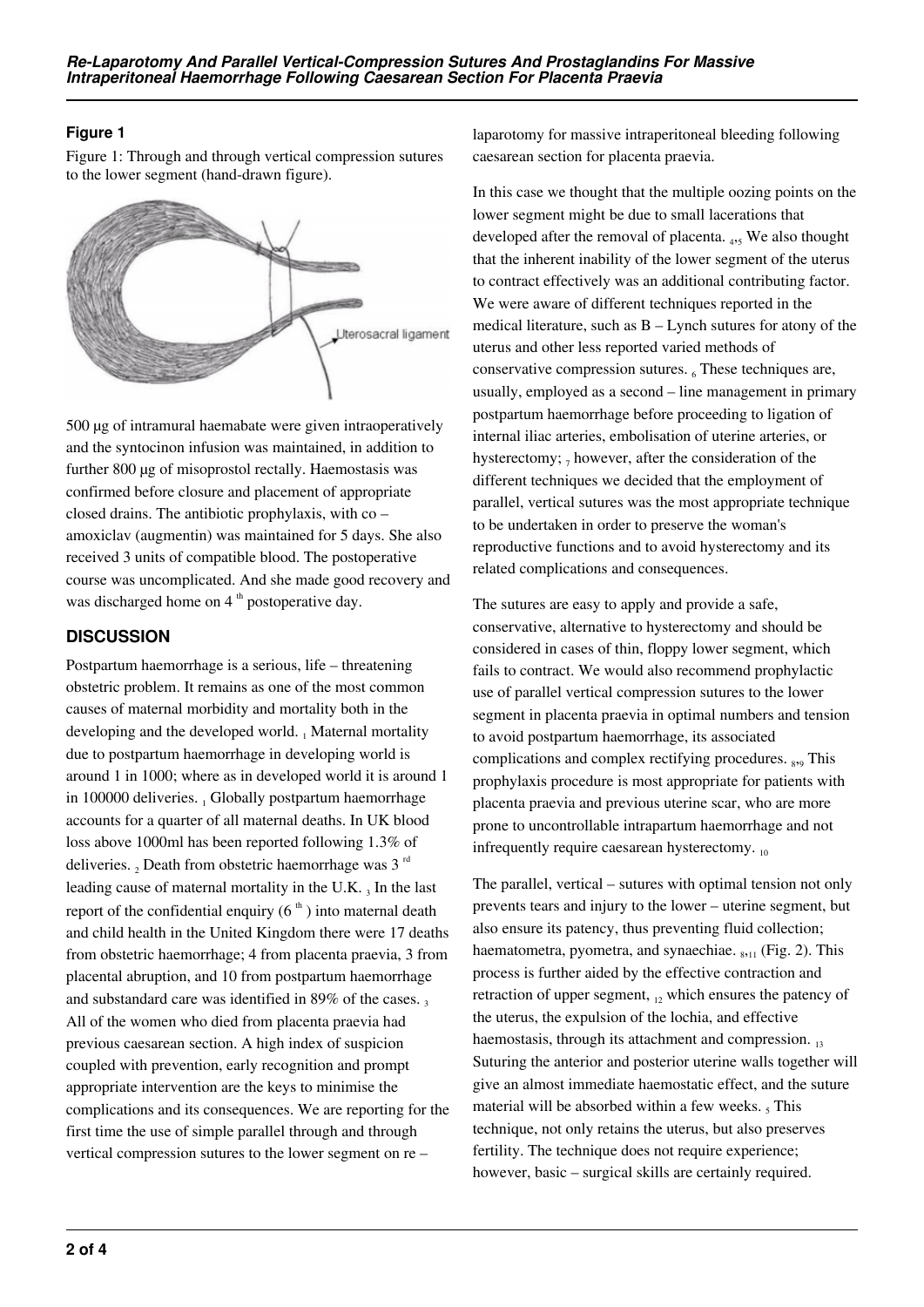## **Figure 2**

Figure 2: Anterior aspect of lower segment after placement of four parallel vertical compression sutures in optimal tension (hand-drawn figure).



The relative maternal hypervolaemia, which is present near term, may delay the clinical signs of haemorrhage, such as hypotension and tachycardia; hence, the clinical manifestations may only become apparent when the blood loss was substantial and that often occur, just, before the patient becomes haemodynamically unstable. Failure to achieve haemostasis could result in dilutional coagulopathy and disseminated intravascular coagulation. Hypothermia and acidosis due to prolonged hypovolaemic shock may follow. Most maternal deaths are avoidable by; rapid institution of resuscitative measures, early diagnosis, and timed – operative intervention as demonstrated in this case.

This case also emphasise the standard of care for such patients and the importance of the involvement of senior obstetricians in the management at an early stage. It also highlights the importance of intensive, postoperative monitoring, especially for patients, who are at risk of postpartum haemorrhage.

## **References**

1. Drife J. Management of Primary Postpartum Haemorrhage. British Journal of Obstetrics and gynaecology 1997; 104:275-277.

2. William Thompson, M. Ann Harper. Postpartum haemorrhage and abnormalities of the third stage of labour. Turnbull's Obstetrics. 3rd Edition 2001:619-633. 3. Department of Health (2004) The Report on the Confidential Enquiries into Maternal Deaths and Child Health (CEMDCH): Why mothers die? in the United Kingdom. 2000 - 2002. London: HMSO, 2004. 4. M.Giridi, W. Noble, Z. Rafique, K. Patil and S. W.

Lindow. Case Reports. Caesarean section for placenta praevia complicated by postpartum haemorrhage managed successfully with recombinant activated human coagulation factor Vlla. Journal of Obstetrics and Gynaecology 2004; 24(8):925-926.

5. W. A. A. Tjalma, Y. Jacquemyn. Brief communication. A uterus-saving procedure for postpartum haemorrhage. International Journal of Obstetrics and gynaecology 2004; 86:396-397.

6. M. S. Allam, C. B-Lynch. Review Article. The B-Lynch and other uterine compression suture techniques. International Journal of Obstetrics and gynaecology 2005; 89:236-241.

7. Mousa H.A.; Alfirevic Z. Major postpartum haemorrhage: survey of maternity units in the United Kingdom. Acta Obstetricia et gynaecologica Scandinavica 2002; 81(8):727-730(4).

8. Yuh-Ming Hwu, Chie-Pien Chen, Hung-Sheng Chen, Tsung-Hsien Su. Surgical Technique. Parallel vertical compression sutures: a technique to control bleeding from placenta praevia or accreta during caesarean section. BJOG: an International Journal of Obstetrics and Gynaecology 2005; 112:1420-1423.

9. Seffah JD. Re-laparotomy after caesarean section. International Journal of Gynaecology and Obstetrics 2005; 88(3):253-7.

10. The management of postpartum haemorrhage. Scottish obstetric guidelines and audit project. (SPCERH 6, published June 1998). Guideline update prepared March 2002.

11. Chih-Ping Chen, Tung-Yao Chang, Li-Fan Yeh, Chen-Ju Lin, Wayseen Wang. Sonogrphic appearance of the uterus after simple square suturing for rapid control of postpartum haemorrhage and preservation of fertility. Journal of Clinical Ultrasound 2002; 30(3):189-191.

12. Sunita Sharma, Hazem El-Rafaey. Prostaglandins in the prevention and management of postpartum haemorrhage. Best practice & Research Clinical Obstetrics and gynaecology 2003; 17(5):811-823.

13. Cho JH, Jun HS, Lee CN. Haemostatic suturing technique for uterine bleeding during caesarean delivery. Obstetrics and Gynaecology 2000; 96(1):129-131.